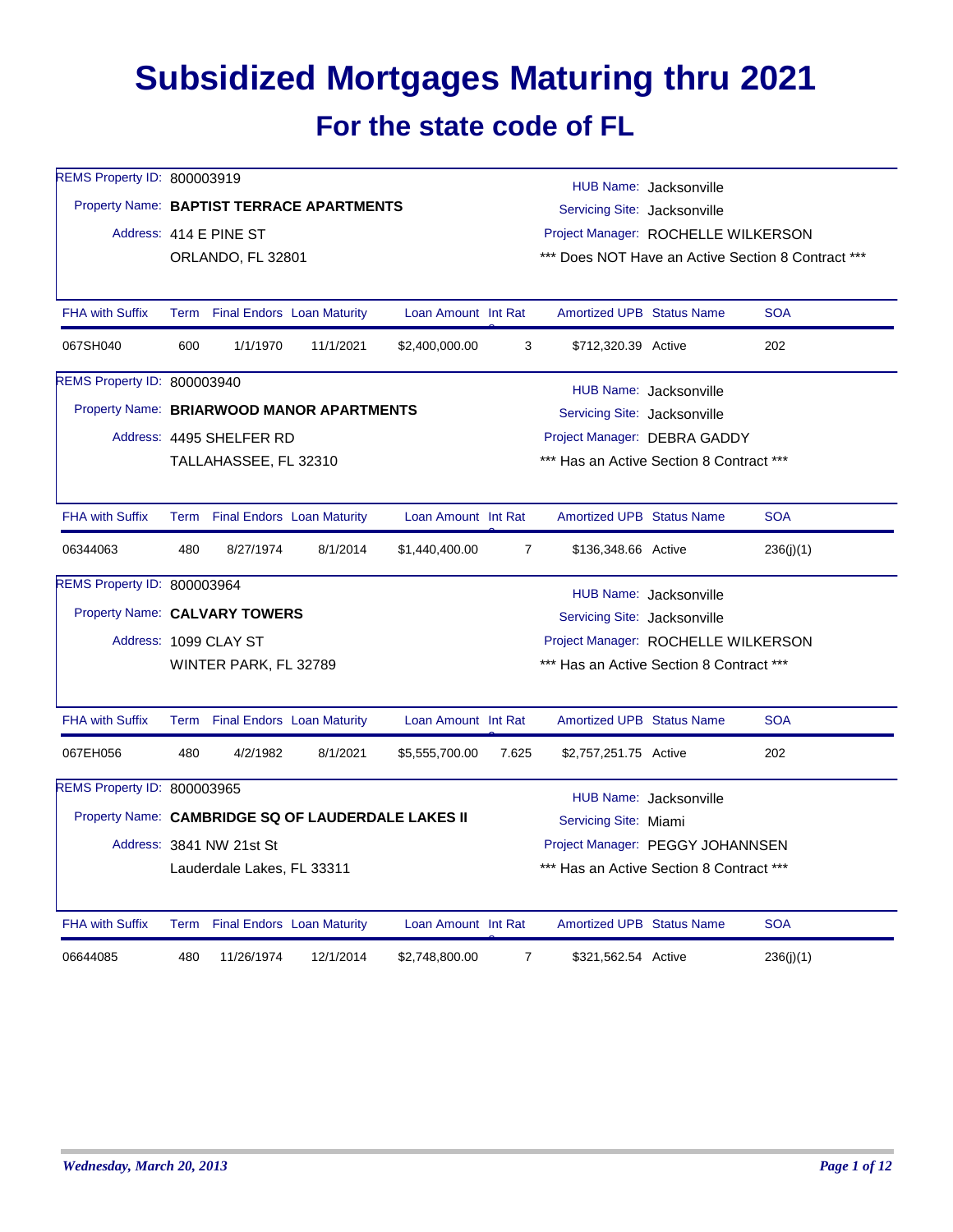| REMS Property ID: 800003970    |                                                               |                                |                                        |                     |                                          |                                          | HUB Name: Jacksonville       |            |
|--------------------------------|---------------------------------------------------------------|--------------------------------|----------------------------------------|---------------------|------------------------------------------|------------------------------------------|------------------------------|------------|
| Property Name: CAMPUS TOWERS   |                                                               |                                |                                        |                     |                                          | Servicing Site: Jacksonville             |                              |            |
|                                |                                                               | Address: 1850 Kings Rd         |                                        |                     |                                          | Project Manager: LATONYA WADE            |                              |            |
|                                |                                                               | JACKSONVILLE, FL 32209         |                                        |                     |                                          | *** Has an Active Section 8 Contract *** |                              |            |
|                                |                                                               |                                |                                        |                     |                                          |                                          |                              |            |
| <b>FHA with Suffix</b>         |                                                               |                                | Term Final Endors Loan Maturity        | Loan Amount Int Rat |                                          | <b>Amortized UPB Status Name</b>         |                              | <b>SOA</b> |
| 063SH021                       | 600                                                           | 6/1/1969                       | 3/1/2021                               | \$1,844,000.00      | 3                                        | \$507,935.43 Active                      |                              | 202        |
| REMS Property ID: 800003954    |                                                               |                                |                                        |                     |                                          |                                          | HUB Name: Jacksonville       |            |
| Property Name: CARROLL MANOR   |                                                               |                                |                                        |                     |                                          | Servicing Site: Miami                    |                              |            |
|                                |                                                               | Address: 3667 SOUTH MIAMI AVE. |                                        |                     |                                          | Project Manager: SARA WARREN             |                              |            |
|                                |                                                               | MIAMI, FL 33133                |                                        |                     |                                          | *** Has an Active Section 8 Contract *** |                              |            |
|                                |                                                               |                                |                                        |                     |                                          |                                          |                              |            |
| <b>FHA with Suffix</b>         |                                                               |                                | Term Final Endors Loan Maturity        | Loan Amount Int Rat |                                          | <b>Amortized UPB Status Name</b>         |                              | <b>SOA</b> |
| 06638006                       | 480                                                           | 5/22/1980                      | 6/1/2020                               | \$6,696,100.00      | 7.5                                      | \$2,924,606.78 Active                    |                              | 231        |
| REMS Property ID: 800003980    |                                                               |                                |                                        |                     |                                          |                                          | HUB Name: Jacksonville       |            |
| Property Name: CASA DE PALMA   |                                                               |                                |                                        |                     |                                          | Servicing Site: Tampa                    |                              |            |
|                                | Project Manager: BRANDI L COPELAND<br>Address: 302 E PALM AVE |                                |                                        |                     |                                          |                                          |                              |            |
|                                |                                                               | <b>TAMPA, FL 33602</b>         |                                        |                     | *** Has an Active Section 8 Contract *** |                                          |                              |            |
|                                |                                                               |                                |                                        |                     |                                          |                                          |                              |            |
| <b>FHA with Suffix</b>         |                                                               |                                | Term Final Endors Loan Maturity        | Loan Amount Int Rat |                                          | <b>Amortized UPB Status Name</b>         |                              | <b>SOA</b> |
| 067EH068                       | 480                                                           | 3/23/1982                      | 11/1/2021                              | \$730,000.00        | 9.25                                     | \$411,856.03 Active                      |                              | 202        |
| REMS Property ID: 800003981    |                                                               |                                |                                        |                     |                                          |                                          | HUB Name: Jacksonville       |            |
|                                |                                                               |                                | Property Name: CASA DEL MAR APARTMENTS |                     |                                          | Servicing Site: Jacksonville             |                              |            |
|                                |                                                               | Address: 1575 A1A SOUTH        |                                        |                     |                                          |                                          | Project Manager: DEBRA GADDY |            |
|                                |                                                               | SAINT AUGUSTINE, FL 32084      |                                        |                     |                                          | *** Has an Active Section 8 Contract *** |                              |            |
|                                |                                                               |                                |                                        |                     |                                          |                                          |                              |            |
| <b>FHA with Suffix</b>         |                                                               |                                | Term Final Endors Loan Maturity        | Loan Amount Int Rat |                                          | Amortized UPB Status Name                |                              | <b>SOA</b> |
| 06344060                       | 480                                                           | 8/17/1977                      | 8/1/2017                               | \$794,200.00        | $\overline{7}$                           | \$220,815.89 Active                      |                              | 236(j)(1)  |
| REMS Property ID: 800003957    |                                                               |                                |                                        |                     |                                          |                                          | HUB Name: Jacksonville       |            |
| Property Name: CATHEDRAL COURT |                                                               |                                |                                        |                     |                                          | Servicing Site: Jacksonville             |                              |            |
|                                |                                                               | Address: 630 N. MARKET ST      |                                        |                     |                                          | Project Manager: LEW LANIER              |                              |            |
|                                |                                                               | JACKSONVILLE, FL 32202         |                                        |                     |                                          | *** Has an Active Section 8 Contract *** |                              |            |
|                                |                                                               |                                |                                        |                     |                                          |                                          |                              |            |
| <b>FHA with Suffix</b>         |                                                               |                                | Term Final Endors Loan Maturity        | Loan Amount Int Rat |                                          | <b>Amortized UPB Status Name</b>         |                              | <b>SOA</b> |
| 063EH044                       | 480                                                           | 8/21/1981                      | 1/1/2021                               | \$465,600.00        | 8.5                                      | \$233,673.59 Active                      |                              | 202        |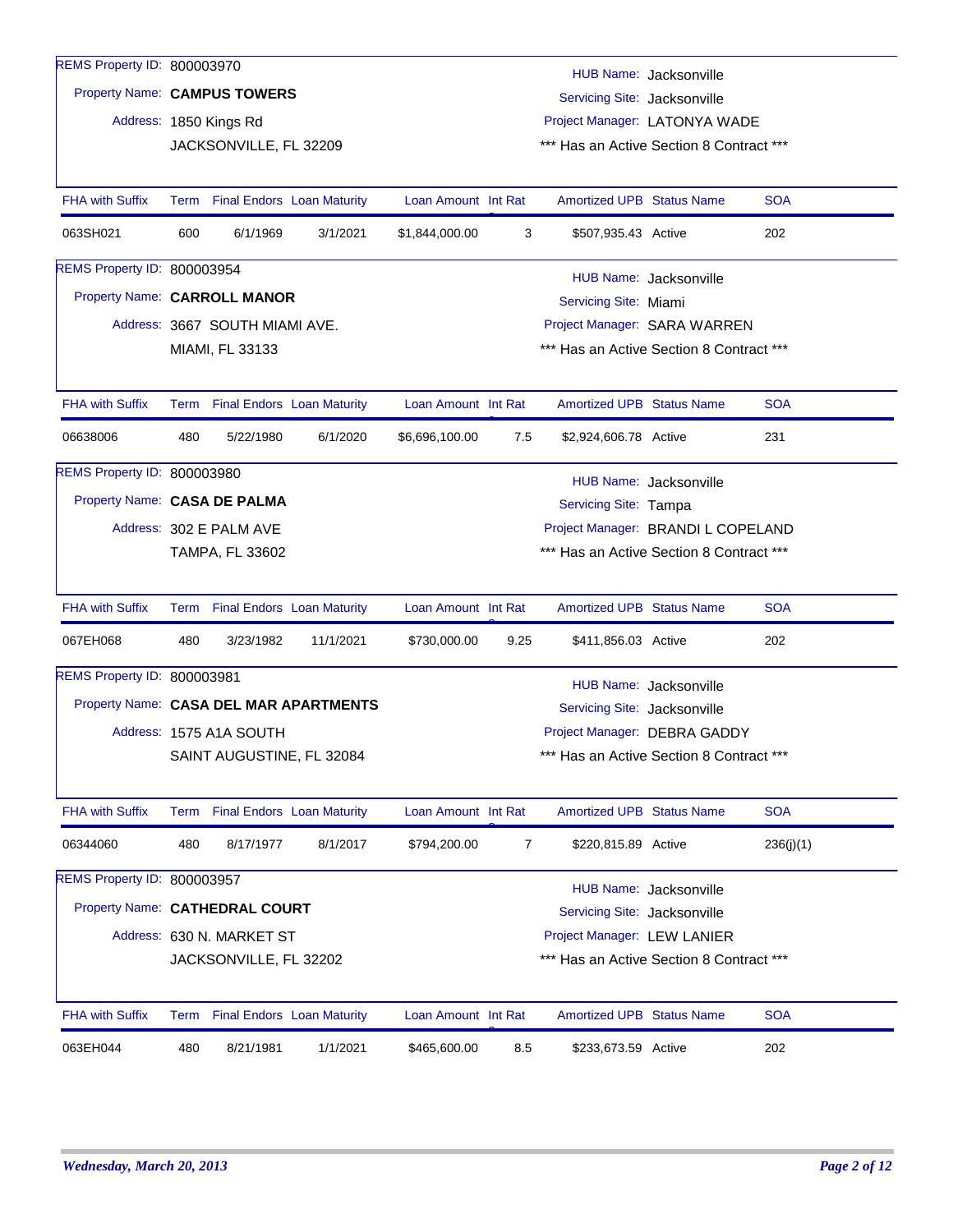| REMS Property ID: 800003987              |     |                                 |                                 |                     |                |                                  | HUB Name: Jacksonville                      |                      |  |  |
|------------------------------------------|-----|---------------------------------|---------------------------------|---------------------|----------------|----------------------------------|---------------------------------------------|----------------------|--|--|
| Property Name: CATHEDRAL TERRACE         |     |                                 |                                 |                     |                | Servicing Site: Jacksonville     |                                             |                      |  |  |
|                                          |     | Address: 701 NORTH OCEAN ST     |                                 |                     |                | Project Manager: LEW LANIER      |                                             |                      |  |  |
|                                          |     | JACKSONVILLE, FL 32202          |                                 |                     |                |                                  | *** Has an Active Section 8 Contract ***    |                      |  |  |
|                                          |     |                                 |                                 |                     |                |                                  |                                             |                      |  |  |
| <b>FHA with Suffix</b>                   |     | Term Final Endors Loan Maturity |                                 | Loan Amount Int Rat |                | <b>Amortized UPB Status Name</b> |                                             | <b>SOA</b>           |  |  |
| 06344007                                 | 480 | 11/22/1974                      | 11/1/2014                       | \$4,919,500.00      | $\overline{7}$ | \$548,292.87 Active              |                                             | 236(i)(1)            |  |  |
| <b>REMS Property ID: 800003958</b>       |     |                                 |                                 |                     |                |                                  | HUB Name: Jacksonville                      |                      |  |  |
| Property Name: CATHEDRAL TOWERS          |     |                                 |                                 |                     |                | Servicing Site: Jacksonville     |                                             |                      |  |  |
|                                          |     | Address: 601 N Newnan St        |                                 |                     |                | Project Manager: LEW LANIER      |                                             |                      |  |  |
|                                          |     | JACKSONVILLE, FL 32202          |                                 |                     |                |                                  | *** Has an Active Section 8 Contract ***    |                      |  |  |
|                                          |     |                                 |                                 |                     |                |                                  |                                             |                      |  |  |
| <b>FHA with Suffix</b>                   |     | Term Final Endors Loan Maturity |                                 | Loan Amount Int Rat |                | <b>Amortized UPB Status Name</b> |                                             | <b>SOA</b>           |  |  |
| 063SH017                                 | 576 | 1/21/1966                       | 1/1/2016                        | \$3,000,000.00      | 3              | \$320,164.00 Active              |                                             | 202                  |  |  |
| <b>REMS Property ID: 800003959</b>       |     |                                 |                                 |                     |                |                                  | HUB Name: Jacksonville                      |                      |  |  |
| Property Name: CATHEDRAL TOWNHOUSE       |     |                                 |                                 |                     |                | Servicing Site: Jacksonville     |                                             |                      |  |  |
|                                          |     | Address: 501 N Ocean St         |                                 |                     |                | Project Manager: LEW LANIER      |                                             |                      |  |  |
|                                          |     | JACKSONVILLE, FL 32202          |                                 |                     |                |                                  | *** Has an Active Section 8 Contract ***    |                      |  |  |
|                                          |     |                                 |                                 |                     |                |                                  |                                             |                      |  |  |
| <b>FHA with Suffix</b>                   |     | Term Final Endors Loan Maturity |                                 | Loan Amount Int Rat |                | <b>Amortized UPB Status Name</b> |                                             | <b>SOA</b>           |  |  |
| 063SH033                                 | 600 | 1/1/1970                        | 12/1/2021                       | \$2,805,000.00      | 3              | \$833,139.75 Active              |                                             | 202                  |  |  |
| REMS Property ID: 800004008              |     |                                 |                                 |                     |                |                                  | HUB Name: Jacksonville                      |                      |  |  |
| Property Name: CLEVELAND ARMS APARTMENTS |     |                                 |                                 |                     |                | Servicing Site: Jacksonville     |                                             |                      |  |  |
|                                          |     | Address: 5020 CLEVELAND RD      |                                 |                     |                |                                  | Project Manager: DEBRA L VARLEY             |                      |  |  |
|                                          |     | JACKSONVILLE, FL 32209          |                                 |                     |                |                                  | *** Has an Active Section 8 Contract ***    |                      |  |  |
|                                          |     |                                 |                                 |                     |                |                                  |                                             |                      |  |  |
| <b>FHA with Suffix</b>                   |     |                                 | Term Final Endors Loan Maturity | Loan Amount Int Rat |                | <b>Amortized UPB Status Name</b> |                                             | <b>SOA</b>           |  |  |
| 06335009-W                               | 15  |                                 | 10/1/2016                       | \$0.00              | 6.5            |                                  | \$612,639.69 Accruing/non-Payi 221(d)(3)MKT |                      |  |  |
| 06335256                                 | 180 | 9/24/2001                       | 10/1/2016                       | \$771,900.00        | 7.95           | \$268,864.51 Active              |                                             | 223(a)(7)/221(d)(4)M |  |  |
| REMS Property ID: 800004027              |     |                                 |                                 |                     |                |                                  | HUB Name: Jacksonville                      |                      |  |  |
| Property Name: COUNCIL TOWERS            |     |                                 |                                 |                     |                | Servicing Site: Miami            |                                             |                      |  |  |
|                                          |     | Address: 1040 N Collins AVE     |                                 |                     |                |                                  | Project Manager: SARA WARREN                |                      |  |  |
|                                          |     | MIAMI BEACH, FL 33139           |                                 |                     |                |                                  | *** Has an Active Section 8 Contract ***    |                      |  |  |
|                                          |     |                                 |                                 |                     |                |                                  |                                             |                      |  |  |
| <b>FHA with Suffix</b>                   |     |                                 | Term Final Endors Loan Maturity | Loan Amount Int Rat |                | <b>Amortized UPB Status Name</b> |                                             | <b>SOA</b>           |  |  |
| 066EH005                                 | 480 | 9/5/1980                        | 3/1/2020                        | \$7,773,700.00      | 6.875          | \$3,166,840.87 Active            |                                             | 202                  |  |  |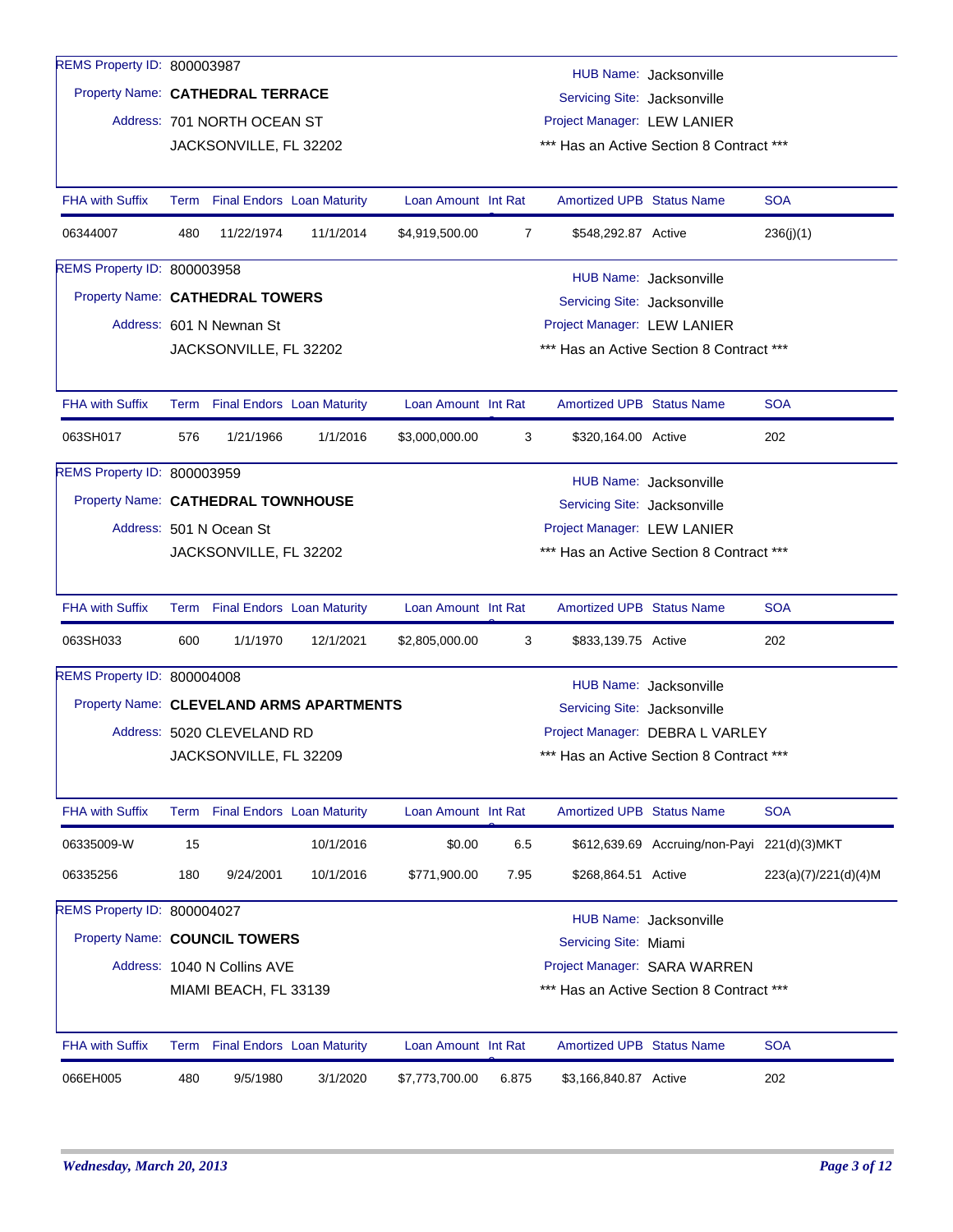| REMS Property ID: 800004053                  |                                                                   |                                                             |                                   |                     |                |                                                                    |                        |            |  |  |  |  |
|----------------------------------------------|-------------------------------------------------------------------|-------------------------------------------------------------|-----------------------------------|---------------------|----------------|--------------------------------------------------------------------|------------------------|------------|--|--|--|--|
| <b>Property Name: Dowling House</b>          |                                                                   |                                                             |                                   |                     |                |                                                                    | HUB Name: Jacksonville |            |  |  |  |  |
|                                              |                                                                   | Address: 23740 Park Center Dr.                              |                                   |                     |                | Servicing Site: Jacksonville<br>Project Manager: RACHEL A PARSHALL |                        |            |  |  |  |  |
|                                              |                                                                   | Live Oak, FL 32060                                          |                                   |                     |                | *** Has an Active Section 8 Contract ***                           |                        |            |  |  |  |  |
|                                              |                                                                   |                                                             |                                   |                     |                |                                                                    |                        |            |  |  |  |  |
| <b>FHA with Suffix</b>                       | Term                                                              |                                                             | <b>Final Endors Loan Maturity</b> | Loan Amount Int Rat |                | <b>Amortized UPB Status Name</b>                                   |                        | <b>SOA</b> |  |  |  |  |
| 06344040                                     | 480                                                               | 12/16/1974                                                  | 7/1/2014                          | \$1,473,900.00      | $\overline{7}$ | \$131,174.18 Active                                                |                        | 236(j)(1)  |  |  |  |  |
| REMS Property ID: 800004068                  |                                                                   |                                                             |                                   |                     |                |                                                                    | HUB Name: Jacksonville |            |  |  |  |  |
| Property Name: EPISCOPAL-CATHOLIC APARTMENTS |                                                                   |                                                             |                                   |                     |                | Servicing Site: Tampa                                              |                        |            |  |  |  |  |
|                                              |                                                                   | Address: 500 AVENUE L NW                                    |                                   |                     |                | Project Manager: CRYSTAL CERVONE                                   |                        |            |  |  |  |  |
|                                              |                                                                   | WINTER HAVEN, FL 33881                                      |                                   |                     |                | *** Has an Active Section 8 Contract ***                           |                        |            |  |  |  |  |
|                                              |                                                                   |                                                             |                                   |                     |                |                                                                    |                        |            |  |  |  |  |
| <b>FHA with Suffix</b>                       |                                                                   | Term Final Endors Loan Maturity                             |                                   | Loan Amount Int Rat |                | <b>Amortized UPB Status Name</b>                                   |                        | <b>SOA</b> |  |  |  |  |
| 06744145                                     | 480                                                               | 12/4/1974                                                   | 1/1/2015                          | \$3,570,100.00      | $\overline{7}$ | \$437,292.69 Active                                                |                        | 236(j)(1)  |  |  |  |  |
| REMS Property ID: 800004088                  |                                                                   |                                                             |                                   |                     |                |                                                                    | HUB Name: Jacksonville |            |  |  |  |  |
|                                              |                                                                   | Property Name: FEDERATION TOWERS<br>Servicing Site: Miami   |                                   |                     |                |                                                                    |                        |            |  |  |  |  |
|                                              |                                                                   | Address: 757 WEST AVE<br>Project Manager: CANDICE L DOWLATI |                                   |                     |                |                                                                    |                        |            |  |  |  |  |
|                                              | MIAMI BEACH, FL 33139<br>*** Has an Active Section 8 Contract *** |                                                             |                                   |                     |                |                                                                    |                        |            |  |  |  |  |
|                                              |                                                                   |                                                             |                                   |                     |                |                                                                    |                        |            |  |  |  |  |
| <b>FHA with Suffix</b>                       |                                                                   | Term Final Endors Loan Maturity                             |                                   | Loan Amount Int Rat |                | Amortized UPB Status Name                                          |                        | <b>SOA</b> |  |  |  |  |
| 066EH008                                     | 480                                                               | 5/4/1981                                                    | 11/1/2019                         | \$3,244,300.00      | 6.875          | \$1,259,464.32 Active                                              |                        | 202        |  |  |  |  |
| REMS Property ID: 800004095                  |                                                                   |                                                             |                                   |                     |                |                                                                    | HUB Name: Jacksonville |            |  |  |  |  |
| Property Name: FLORIDA GULF COAST APARTMENTS |                                                                   |                                                             |                                   |                     |                | Servicing Site: Tampa                                              |                        |            |  |  |  |  |
|                                              |                                                                   | Address: 816 W Linebaugh Ave                                |                                   |                     |                | Project Manager: BRANDI L COPELAND                                 |                        |            |  |  |  |  |
|                                              |                                                                   | TAMPA, FL 33612                                             |                                   |                     |                | *** Has an Active Section 8 Contract ***                           |                        |            |  |  |  |  |
|                                              |                                                                   |                                                             |                                   |                     |                |                                                                    |                        |            |  |  |  |  |
| <b>FHA with Suffix</b>                       |                                                                   | Term Final Endors Loan Maturity                             |                                   | Loan Amount Int Rat |                | Amortized UPB Status Name                                          |                        | <b>SOA</b> |  |  |  |  |
| 067SH027                                     | 600                                                               | 2/1/1969                                                    | 10/1/2020                         | \$1,638,000.00      | 3              | \$428,779.83 Active                                                |                        | 202        |  |  |  |  |
| REMS Property ID: 800004105                  |                                                                   |                                                             |                                   |                     |                |                                                                    | HUB Name: Jacksonville |            |  |  |  |  |
|                                              | Property Name: FREEDOM VILLAGE I<br>Servicing Site: Tampa         |                                                             |                                   |                     |                |                                                                    |                        |            |  |  |  |  |
|                                              |                                                                   | Address: 7700 66TH ST                                       |                                   |                     |                | Project Manager: ELBA PELLOT                                       |                        |            |  |  |  |  |
|                                              |                                                                   | PINELLAS PARK, FL 33781                                     |                                   |                     |                | *** Has an Active Section 8 Contract ***                           |                        |            |  |  |  |  |
|                                              |                                                                   |                                                             |                                   |                     |                |                                                                    |                        |            |  |  |  |  |
| <b>FHA with Suffix</b>                       |                                                                   | Term Final Endors Loan Maturity                             |                                   | Loan Amount Int Rat |                | <b>Amortized UPB Status Name</b>                                   |                        | <b>SOA</b> |  |  |  |  |
| 067EH012                                     | 480                                                               | 2/13/1980                                                   | 9/1/2020                          | \$3,107,300.00      | 7.625          | \$1,417,916.71 Active                                              |                        | 202        |  |  |  |  |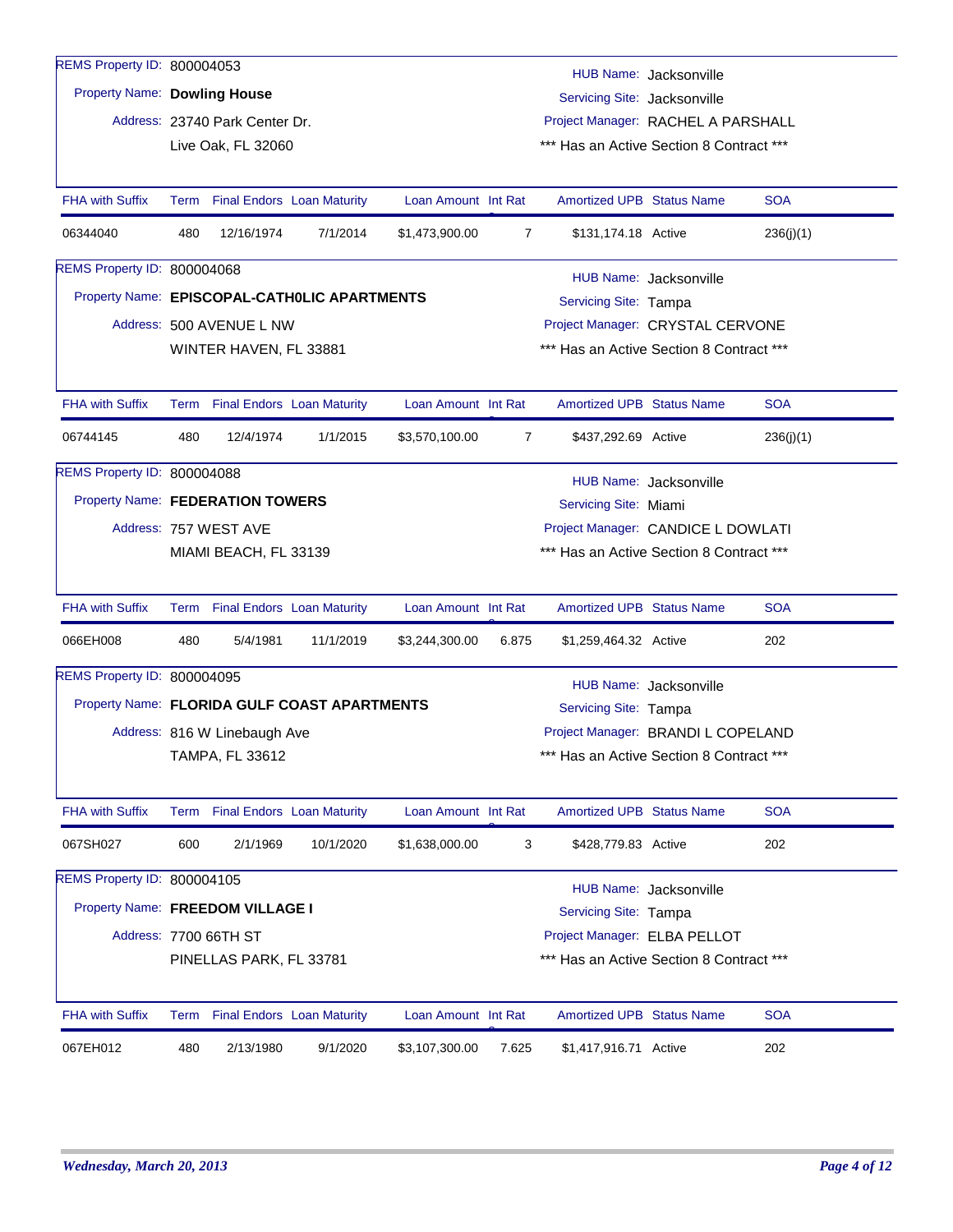| REMS Property ID: 800004076    |                                                                         |                                                                 |                                                 |                     |       |                                                 |                        |                                                    |  |  |  |
|--------------------------------|-------------------------------------------------------------------------|-----------------------------------------------------------------|-------------------------------------------------|---------------------|-------|-------------------------------------------------|------------------------|----------------------------------------------------|--|--|--|
|                                |                                                                         |                                                                 | Property Name: FT. MYERS PRESBYTERIAN COMMUNITY |                     |       | HUB Name: Jacksonville<br>Servicing Site: Miami |                        |                                                    |  |  |  |
|                                |                                                                         | Address: 1925 VIRGINIA AVE                                      |                                                 |                     |       | Project Manager: NORMAN LACHMAN                 |                        |                                                    |  |  |  |
|                                |                                                                         | FORT MYERS, FL 33901                                            |                                                 |                     |       |                                                 |                        | *** Does NOT Have an Active Section 8 Contract *** |  |  |  |
|                                |                                                                         |                                                                 |                                                 |                     |       |                                                 |                        |                                                    |  |  |  |
| <b>FHA with Suffix</b>         |                                                                         |                                                                 | Term Final Endors Loan Maturity                 | Loan Amount Int Rat |       | <b>Amortized UPB Status Name</b>                |                        | <b>SOA</b>                                         |  |  |  |
| 066SH041                       | 600                                                                     | 6/1/1971                                                        | 10/1/2021                                       | \$2,440,000.00      | 3     | \$712,625,60 Active                             |                        | 202                                                |  |  |  |
| REMS Property ID: 800004112    |                                                                         |                                                                 |                                                 |                     |       |                                                 | HUB Name: Jacksonville |                                                    |  |  |  |
|                                |                                                                         |                                                                 | Property Name: GATEWAY TERRACE APARTMENTS       |                     |       | Servicing Site: Miami                           |                        |                                                    |  |  |  |
|                                |                                                                         | Address: 1943 NE 6TH CT                                         |                                                 |                     |       | Project Manager: CATHY F CONEY-SANDERS          |                        |                                                    |  |  |  |
|                                | N 106                                                                   |                                                                 |                                                 |                     |       | *** Has an Active Section 8 Contract ***        |                        |                                                    |  |  |  |
|                                |                                                                         |                                                                 | FORT LAUDERDALE, FL 33304                       |                     |       |                                                 |                        |                                                    |  |  |  |
| <b>FHA with Suffix</b>         |                                                                         |                                                                 | Term Final Endors Loan Maturity                 | Loan Amount Int Rat |       | <b>Amortized UPB Status Name</b>                |                        | <b>SOA</b>                                         |  |  |  |
| 066SH028                       | 600                                                                     |                                                                 | 5/1/2020                                        | \$2,570,000.00      | 3     | \$639,608.86 Active                             |                        | 202                                                |  |  |  |
| REMS Property ID: 800004140    |                                                                         |                                                                 |                                                 |                     |       |                                                 | HUB Name: Jacksonville |                                                    |  |  |  |
|                                |                                                                         | Property Name: HACIENDA VILLAS<br>Servicing Site: Tampa         |                                                 |                     |       |                                                 |                        |                                                    |  |  |  |
|                                |                                                                         | Address: 1510 E. PALM AVE<br>Project Manager: BRANDI L COPELAND |                                                 |                     |       |                                                 |                        |                                                    |  |  |  |
|                                | *** Has an Active Section 8 Contract ***<br>TAMPA, FL 33605             |                                                                 |                                                 |                     |       |                                                 |                        |                                                    |  |  |  |
|                                |                                                                         |                                                                 |                                                 |                     |       |                                                 |                        |                                                    |  |  |  |
| <b>FHA with Suffix</b>         |                                                                         |                                                                 | Term Final Endors Loan Maturity                 | Loan Amount Int Rat |       | <b>Amortized UPB Status Name</b>                |                        | <b>SOA</b>                                         |  |  |  |
| 067EH035                       | 480                                                                     | 9/15/1981                                                       | 2/1/2021                                        | \$2,928,400.00      | 7.625 | \$1,390,501.22 Active                           |                        | 202                                                |  |  |  |
| REMS Property ID: 800004158    |                                                                         |                                                                 |                                                 |                     |       |                                                 | HUB Name: Jacksonville |                                                    |  |  |  |
| Property Name: HERNANDEZ HOUSE |                                                                         |                                                                 |                                                 |                     |       | Servicing Site: Jacksonville                    |                        |                                                    |  |  |  |
|                                |                                                                         | Address: 1221 W HERNANDEZ ST                                    |                                                 |                     |       | Project Manager: RACHEL A PARSHALL              |                        |                                                    |  |  |  |
|                                |                                                                         | PENSACOLA, FL 32501                                             |                                                 |                     |       | *** Has an Active Section 8 Contract ***        |                        |                                                    |  |  |  |
|                                |                                                                         |                                                                 |                                                 |                     |       |                                                 |                        |                                                    |  |  |  |
| <b>FHA with Suffix</b>         | Term                                                                    |                                                                 | <b>Final Endors Loan Maturity</b>               | Loan Amount Int Rat |       | <b>Amortized UPB Status Name</b>                |                        | <b>SOA</b>                                         |  |  |  |
| 063EH052                       | 480                                                                     | 10/27/1982                                                      | 9/1/2021                                        | \$163,600.00        | 9.25  | \$91,349.04 Active                              |                        | 202                                                |  |  |  |
| REMS Property ID: 800004161    |                                                                         |                                                                 |                                                 |                     |       |                                                 | HUB Name: Jacksonville |                                                    |  |  |  |
|                                | Property Name: HICKORY KNOLL APARTMENTS<br>Servicing Site: Jacksonville |                                                                 |                                                 |                     |       |                                                 |                        |                                                    |  |  |  |
|                                |                                                                         | Address: 507 NE 22nd AVE                                        |                                                 |                     |       | Project Manager: DEBRA L VARLEY                 |                        |                                                    |  |  |  |
|                                |                                                                         | OCALA, FL 34470                                                 |                                                 |                     |       | *** Has an Active Section 8 Contract ***        |                        |                                                    |  |  |  |
|                                |                                                                         |                                                                 |                                                 |                     |       |                                                 |                        |                                                    |  |  |  |
| <b>FHA with Suffix</b>         | Term                                                                    |                                                                 | <b>Final Endors Loan Maturity</b>               | Loan Amount Int Rat |       | <b>Amortized UPB Status Name</b>                |                        | <b>SOA</b>                                         |  |  |  |
| 06335168                       | 480                                                                     | 11/16/1981                                                      | 11/1/2021                                       | \$2,890,500.00      | 7.5   | \$1,441,466.82 Active                           |                        | 221(d)(4)MKT                                       |  |  |  |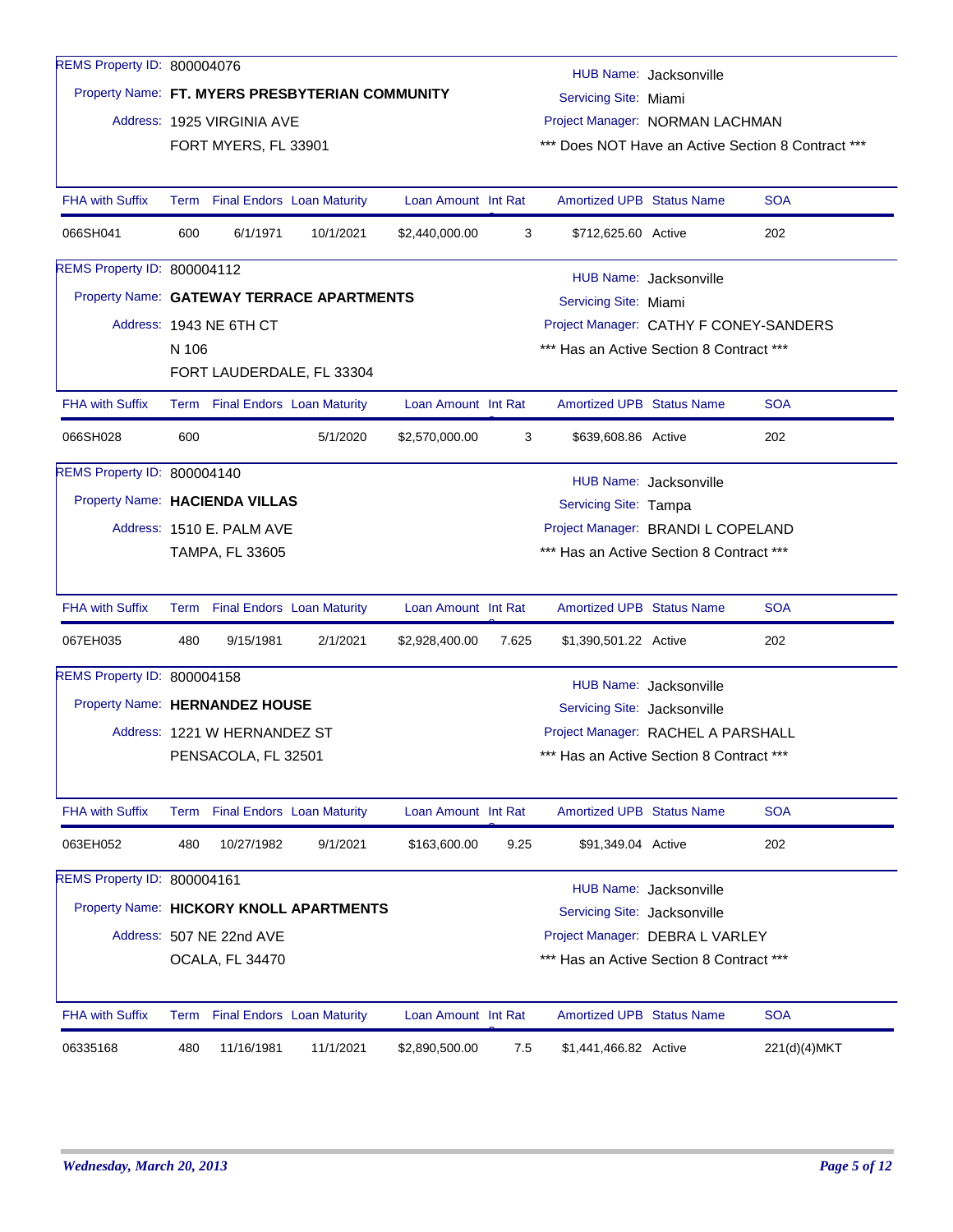| REMS Property ID: 800004172           |                                                                                                      |                                                                                  |                                   |                     |       |                                          | HUB Name: Jacksonville |                                                    |  |  |  |
|---------------------------------------|------------------------------------------------------------------------------------------------------|----------------------------------------------------------------------------------|-----------------------------------|---------------------|-------|------------------------------------------|------------------------|----------------------------------------------------|--|--|--|
| Property Name: HOLLY POINT APARTMENTS |                                                                                                      |                                                                                  |                                   |                     |       | Servicing Site: Jacksonville             |                        |                                                    |  |  |  |
|                                       |                                                                                                      | Address: 1000 15TH ST NW                                                         |                                   |                     |       | Project Manager: ROCHELLE WILKERSON      |                        |                                                    |  |  |  |
|                                       |                                                                                                      | HOLLY HILL, FL 32117                                                             |                                   |                     |       | *** Has an Active Section 8 Contract *** |                        |                                                    |  |  |  |
|                                       |                                                                                                      |                                                                                  |                                   |                     |       |                                          |                        |                                                    |  |  |  |
| <b>FHA with Suffix</b>                |                                                                                                      | Term Final Endors Loan Maturity                                                  |                                   | Loan Amount Int Rat |       | <b>Amortized UPB Status Name</b>         |                        | <b>SOA</b>                                         |  |  |  |
| 06735201-G                            | 281                                                                                                  |                                                                                  | 1/1/2021                          | \$0.00              | 7.5   | \$1,419,297.50 Operational               |                        | 221(d)(4)MKT                                       |  |  |  |
| REMS Property ID: 800004197           |                                                                                                      | HUB Name: Jacksonville                                                           |                                   |                     |       |                                          |                        |                                                    |  |  |  |
| Property Name: JEFFERSON CENTER       |                                                                                                      |                                                                                  |                                   |                     |       | Servicing Site: Tampa                    |                        |                                                    |  |  |  |
|                                       |                                                                                                      | Address: 930 N TAMIAMI TRL                                                       |                                   |                     |       | Project Manager: BRANDI L COPELAND       |                        |                                                    |  |  |  |
|                                       |                                                                                                      | *** Does NOT Have an Active Section 8 Contract ***<br>SARASOTA, FL 34236         |                                   |                     |       |                                          |                        |                                                    |  |  |  |
|                                       |                                                                                                      |                                                                                  |                                   |                     |       |                                          |                        |                                                    |  |  |  |
| <b>FHA with Suffix</b>                |                                                                                                      | Term Final Endors Loan Maturity                                                  |                                   | Loan Amount Int Rat |       | <b>Amortized UPB Status Name</b>         |                        | <b>SOA</b>                                         |  |  |  |
| 067SH023                              | 600                                                                                                  | 2/1/1968                                                                         | 11/1/2019                         | \$2,358,000.00      | 3     | \$531,174.44 Active                      |                        | 202                                                |  |  |  |
| REMS Property ID: 800004198           |                                                                                                      |                                                                                  |                                   |                     |       |                                          |                        |                                                    |  |  |  |
|                                       |                                                                                                      | HUB Name: Jacksonville<br>Property Name: JOHN KNOX APTS<br>Servicing Site: Tampa |                                   |                     |       |                                          |                        |                                                    |  |  |  |
|                                       | Project Manager: CRYSTAL CERVONE<br>Address: 1035 ARLINGTON AVE N                                    |                                                                                  |                                   |                     |       |                                          |                        |                                                    |  |  |  |
|                                       | SAINT PETERSBURG, FL 33705<br>*** Has an Active Section 8 Contract ***                               |                                                                                  |                                   |                     |       |                                          |                        |                                                    |  |  |  |
|                                       |                                                                                                      |                                                                                  |                                   |                     |       |                                          |                        |                                                    |  |  |  |
| <b>FHA with Suffix</b>                |                                                                                                      | Term Final Endors Loan Maturity                                                  |                                   | Loan Amount Int Rat |       | <b>Amortized UPB Status Name</b>         |                        | <b>SOA</b>                                         |  |  |  |
| 06735394                              | 214                                                                                                  | 11/25/2003                                                                       | 10/1/2021                         | \$3,068,500.00      | 5.95  | \$1,861,711.18 Active                    |                        | 223(a)(7)/221(d)(3)M                               |  |  |  |
| REMS Property ID: 800004210           |                                                                                                      |                                                                                  |                                   |                     |       |                                          | HUB Name: Jacksonville |                                                    |  |  |  |
| Property Name: KINNERET APARTMENTS    |                                                                                                      |                                                                                  |                                   |                     |       | Servicing Site: Jacksonville             |                        |                                                    |  |  |  |
|                                       |                                                                                                      |                                                                                  | Address: 515 SOUTH DELANEY AVENUE |                     |       | Project Manager: ROCHELLE WILKERSON      |                        |                                                    |  |  |  |
|                                       |                                                                                                      | ORLANDO, FL 32801                                                                |                                   |                     |       |                                          |                        | *** Does NOT Have an Active Section 8 Contract *** |  |  |  |
|                                       |                                                                                                      |                                                                                  |                                   |                     |       |                                          |                        |                                                    |  |  |  |
| <b>FHA with Suffix</b>                |                                                                                                      | Term Final Endors Loan Maturity                                                  |                                   | Loan Amount Int Rat |       | <b>Amortized UPB Status Name</b>         |                        | <b>SOA</b>                                         |  |  |  |
| 067SH030                              | 600                                                                                                  | 2/1/1969                                                                         | 12/1/2020                         | \$2,165,000.00      | 3     | \$582,815.68 Active                      |                        | 202                                                |  |  |  |
| REMS Property ID: 800004211           |                                                                                                      |                                                                                  |                                   |                     |       |                                          | HUB Name: Jacksonville |                                                    |  |  |  |
| Property Name: KINNERET II            |                                                                                                      |                                                                                  |                                   |                     |       | Servicing Site: Jacksonville             |                        |                                                    |  |  |  |
|                                       |                                                                                                      | Address: 517 S Delaney Ave                                                       |                                   |                     |       |                                          |                        |                                                    |  |  |  |
|                                       | Project Manager: ROCHELLE WILKERSON<br>*** Has an Active Section 8 Contract ***<br>ORLANDO, FL 32801 |                                                                                  |                                   |                     |       |                                          |                        |                                                    |  |  |  |
|                                       |                                                                                                      |                                                                                  |                                   |                     |       |                                          |                        |                                                    |  |  |  |
| <b>FHA with Suffix</b>                |                                                                                                      | Term Final Endors Loan Maturity                                                  |                                   | Loan Amount Int Rat |       | <b>Amortized UPB Status Name</b>         |                        | <b>SOA</b>                                         |  |  |  |
| 067EH004                              | 480                                                                                                  | 10/7/1982                                                                        | 12/1/2021                         | \$3,991,800.00      | 6.875 | \$1,924,694.51 Active                    |                        | 202                                                |  |  |  |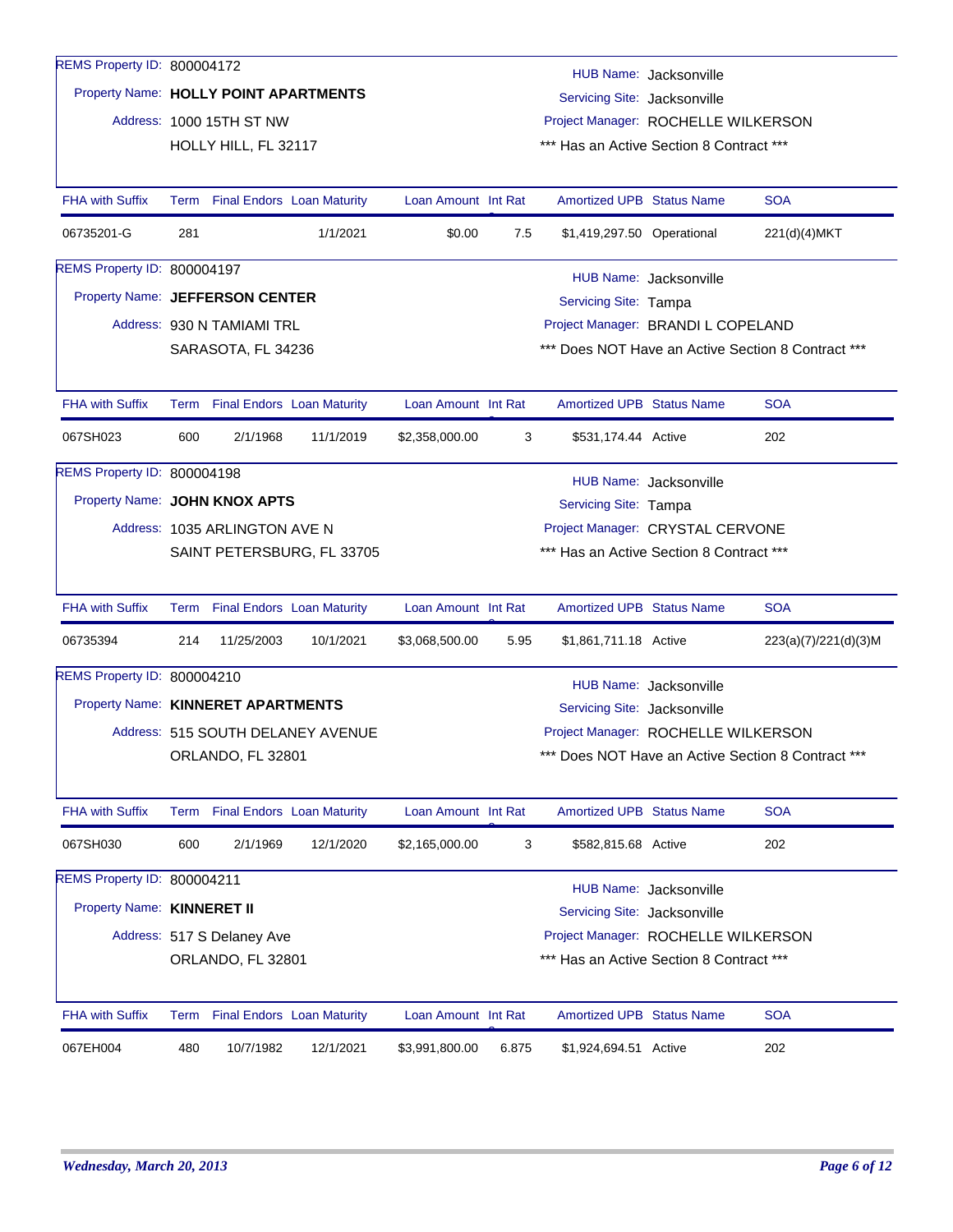| REMS Property ID: 800004229             |                                                                                |                                 |           |                     |      |                                          | HUB Name: Jacksonville |                                                    |
|-----------------------------------------|--------------------------------------------------------------------------------|---------------------------------|-----------|---------------------|------|------------------------------------------|------------------------|----------------------------------------------------|
| Property Name: LAKE WORTH TOWERS        |                                                                                |                                 |           |                     |      | Servicing Site: Miami                    |                        |                                                    |
|                                         |                                                                                | Address: 1500 LUCERNE AVE       |           |                     |      | Project Manager: BRANDO AYLLON           |                        |                                                    |
|                                         |                                                                                | LAKE WORTH, FL 33460            |           |                     |      |                                          |                        | *** Does NOT Have an Active Section 8 Contract *** |
|                                         |                                                                                |                                 |           |                     |      |                                          |                        |                                                    |
| <b>FHA with Suffix</b>                  |                                                                                | Term Final Endors Loan Maturity |           | Loan Amount Int Rat |      | <b>Amortized UPB Status Name</b>         |                        | <b>SOA</b>                                         |
| 066SH025                                | 600                                                                            | 3/1/1968                        | 11/1/2018 | \$2,326,000.00      | 3    | \$467,790.09 Active                      |                        | 202                                                |
| <b>REMS Property ID: 800004253</b>      |                                                                                |                                 |           |                     |      |                                          | HUB Name: Jacksonville |                                                    |
| Property Name: LOUTTIT MANOR            |                                                                                |                                 |           |                     |      | Servicing Site: Jacksonville             |                        |                                                    |
|                                         |                                                                                | Address: 229 S RIDGEWOOD AVE    |           |                     |      | Project Manager: DEBRA L VARLEY          |                        |                                                    |
|                                         |                                                                                | DAYTONA BEACH, FL 32114         |           |                     |      | *** Has an Active Section 8 Contract *** |                        |                                                    |
|                                         |                                                                                |                                 |           |                     |      |                                          |                        |                                                    |
| <b>FHA with Suffix</b>                  |                                                                                | Term Final Endors Loan Maturity |           | Loan Amount Int Rat |      | <b>Amortized UPB Status Name</b>         |                        | <b>SOA</b>                                         |
| 067SH020                                | 564                                                                            | 8/1/1967                        | 6/1/2016  | \$1,996,000.00      | 3    | \$238,531.77 Active                      |                        | 202                                                |
| REMS Property ID: 800004257             |                                                                                |                                 |           |                     |      |                                          | HUB Name: Jacksonville |                                                    |
| Property Name: LUTHERAN RESIDENCES      |                                                                                |                                 |           |                     |      | Servicing Site: Tampa                    |                        |                                                    |
|                                         | Project Manager: ANDREW MADISON<br>Address: 6800 PARK ST S                     |                                 |           |                     |      |                                          |                        |                                                    |
|                                         | *** Does NOT Have an Active Section 8 Contract ***<br>SOUTH PASADENA, FL 33707 |                                 |           |                     |      |                                          |                        |                                                    |
|                                         |                                                                                |                                 |           |                     |      |                                          |                        |                                                    |
| <b>FHA with Suffix</b>                  |                                                                                | Term Final Endors Loan Maturity |           | Loan Amount Int Rat |      | <b>Amortized UPB Status Name</b>         |                        | <b>SOA</b>                                         |
| 067SH039                                | 600                                                                            | 6/1/1970                        | 12/1/2021 | \$2,385,000.00      | 3    | \$708,395.77 Active                      |                        | 202                                                |
| REMS Property ID: 800004291             |                                                                                |                                 |           |                     |      |                                          | HUB Name: Jacksonville |                                                    |
| Property Name: MISSION HILLS APARTMENTS |                                                                                |                                 |           |                     |      | Servicing Site: Jacksonville             |                        |                                                    |
|                                         |                                                                                | Address: 2425 W MISSION RD      |           |                     |      | Project Manager: DEBRA GADDY             |                        |                                                    |
|                                         |                                                                                | TALLAHASSEE, FL 32304           |           |                     |      | *** Has an Active Section 8 Contract *** |                        |                                                    |
|                                         |                                                                                |                                 |           |                     |      |                                          |                        |                                                    |
| <b>FHA with Suffix</b>                  |                                                                                | Term Final Endors Loan Maturity |           | Loan Amount Int Rat |      | <b>Amortized UPB Status Name</b>         |                        | <b>SOA</b>                                         |
| 06335183-G                              | 480                                                                            |                                 | 12/1/2020 | \$0.00              | 7.5  | \$1,398,387.42 Operational               |                        | 221(d)(4)MKT                                       |
| REMS Property ID: 800004295             |                                                                                |                                 |           |                     |      |                                          | HUB Name: Jacksonville |                                                    |
| Property Name: MONSIGNOR BISHOP MANOR   |                                                                                |                                 |           |                     |      | Servicing Site: Jacksonville             |                        |                                                    |
|                                         |                                                                                | Address: 824 BORDERS CIRCLE     |           |                     |      | Project Manager: ROCHELLE WILKERSON      |                        |                                                    |
|                                         |                                                                                | ORLANDO, FL 32808               |           |                     |      |                                          |                        | *** Does NOT Have an Active Section 8 Contract *** |
|                                         |                                                                                |                                 |           |                     |      |                                          |                        |                                                    |
| <b>FHA with Suffix</b>                  |                                                                                | Term Final Endors Loan Maturity |           | Loan Amount Int Rat |      | <b>Amortized UPB Status Name</b>         |                        | <b>SOA</b>                                         |
| 06744130                                | 480                                                                            | 6/16/1977                       | 8/1/2016  | \$2,471,000.00      | 7.75 | \$587,700.92 Active                      |                        | 236(j)(1)                                          |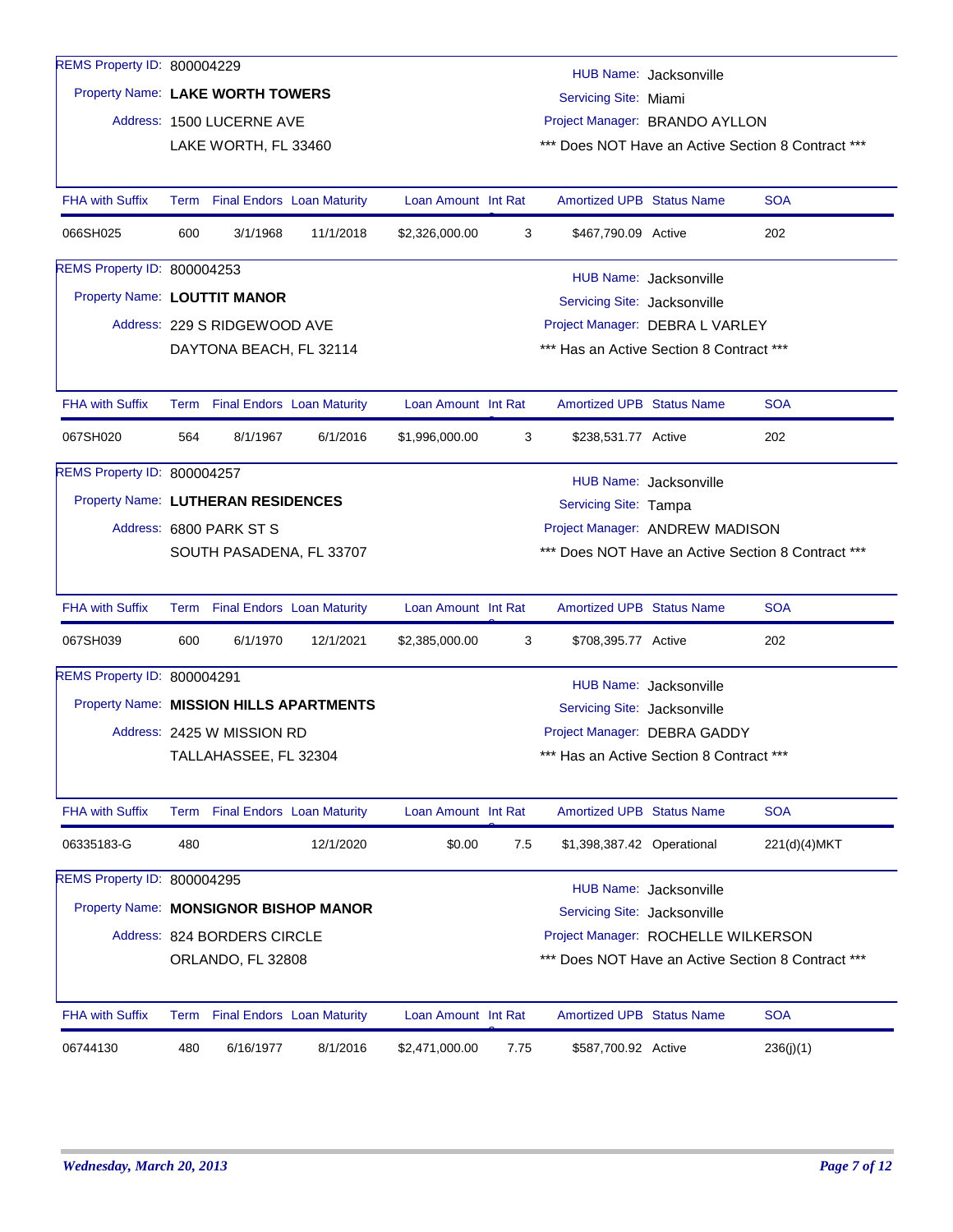| REMS Property ID: 800004325        |      |                                   |                                              |                     |                |                                          | HUB Name: Jacksonville             |              |
|------------------------------------|------|-----------------------------------|----------------------------------------------|---------------------|----------------|------------------------------------------|------------------------------------|--------------|
| Property Name: OAK TREE APARTMENTS |      |                                   |                                              |                     |                | Servicing Site: Jacksonville             |                                    |              |
|                                    |      | Address: 1701 LAKE SHORE BLVD     |                                              |                     |                |                                          | Project Manager: DEBRA GADDY       |              |
|                                    |      | JACKSONVILLE, FL 32210            |                                              |                     |                | *** Has an Active Section 8 Contract *** |                                    |              |
|                                    |      |                                   |                                              |                     |                |                                          |                                    |              |
| <b>FHA with Suffix</b>             |      | Term Final Endors Loan Maturity   |                                              | Loan Amount Int Rat |                | <b>Amortized UPB Status Name</b>         |                                    | <b>SOA</b>   |
| 06335179-G                         | 480  |                                   | 2/1/2021                                     | \$0.00              | 7.5            | \$1,600,992.24 Operational               |                                    | 221(d)(4)MKT |
| REMS Property ID: 800004327        |      |                                   |                                              |                     |                |                                          | HUB Name: Jacksonville             |              |
|                                    |      |                                   | Property Name: OAKHURST SQUARE II APARTMENTS |                     |                | Servicing Site: Tampa                    |                                    |              |
|                                    |      | Address: 1120 NORTH BLVD          |                                              |                     |                |                                          | Project Manager: CRYSTAL CERVONE   |              |
|                                    |      | <b>TAMPA, FL 33607</b>            |                                              |                     |                | *** Has an Active Section 8 Contract *** |                                    |              |
|                                    |      |                                   |                                              |                     |                |                                          |                                    |              |
| <b>FHA with Suffix</b>             |      | Term Final Endors Loan Maturity   |                                              | Loan Amount Int Rat |                | <b>Amortized UPB Status Name</b>         |                                    | <b>SOA</b>   |
| 06744142                           | 480  | 5/29/1974                         | 3/1/2014                                     | \$1,179,400.00      | 7              | \$77,845.92 Active                       |                                    | 236(j)(1)    |
| REMS Property ID: 800004347        |      |                                   |                                              |                     |                |                                          | HUB Name: Jacksonville             |              |
| Property Name: PABLO TOWERS        |      |                                   |                                              |                     |                | Servicing Site: Jacksonville             |                                    |              |
|                                    |      | Address: 115 S 3RD ST             |                                              |                     |                | Project Manager: LEW LANIER              |                                    |              |
|                                    |      |                                   | JACKSONVILLE BEACH, FL 32250                 |                     |                | *** Has an Active Section 8 Contract *** |                                    |              |
|                                    |      |                                   |                                              |                     |                |                                          |                                    |              |
| <b>FHA with Suffix</b>             | Term | <b>Final Endors Loan Maturity</b> |                                              | Loan Amount Int Rat |                | <b>Amortized UPB Status Name</b>         |                                    | <b>SOA</b>   |
| 06344048                           | 480  | 12/18/1973                        | 12/1/2013                                    | \$3,686,400.00      | $\overline{7}$ | \$178,530.43 Active                      |                                    | 236(j)(1)    |
| REMS Property ID: 800004349        |      |                                   |                                              |                     |                |                                          | HUB Name: Jacksonville             |              |
|                                    |      |                                   | Property Name: PALM AVENUE BAPTIST TOWERS    |                     |                | Servicing Site: Tampa                    |                                    |              |
|                                    |      | Address: 215 E PALM AVE           |                                              |                     |                |                                          | Project Manager: BRANDI L COPELAND |              |
|                                    |      | TAMPA, FL 33602                   |                                              |                     |                | *** Has an Active Section 8 Contract *** |                                    |              |
|                                    |      |                                   |                                              |                     |                |                                          |                                    |              |
| <b>FHA with Suffix</b>             |      | Term Final Endors Loan Maturity   |                                              | Loan Amount Int Rat |                | <b>Amortized UPB Status Name</b>         |                                    | <b>SOA</b>   |
| 06744125                           | 480  | 9/12/1974                         | 10/1/2014                                    | \$1,520,456.00      | $\overline{7}$ | \$391,018.84 Active                      |                                    | 236(j)(1)    |
| REMS Property ID: 800004361        |      |                                   |                                              |                     |                |                                          | HUB Name: Jacksonville             |              |
| Property Name: PARC APARTMENTS     |      |                                   |                                              |                     |                | Servicing Site: Tampa                    |                                    |              |
|                                    |      | Address: 3190 75th St N           |                                              |                     |                | Project Manager: ELBA PELLOT             |                                    |              |
|                                    |      |                                   | SAINT PETERSBURG, FL 33710                   |                     |                | *** Has an Active Section 8 Contract *** |                                    |              |
|                                    |      |                                   |                                              |                     |                |                                          |                                    |              |
| <b>FHA with Suffix</b>             | Term | <b>Final Endors Loan Maturity</b> |                                              | Loan Amount Int Rat |                | <b>Amortized UPB Status Name</b>         |                                    | <b>SOA</b>   |
| 067EH002                           | 480  | 4/9/1980                          | 8/1/2019                                     | \$810,300.00        | 6.875          | \$308,226.42 Active                      |                                    | 202          |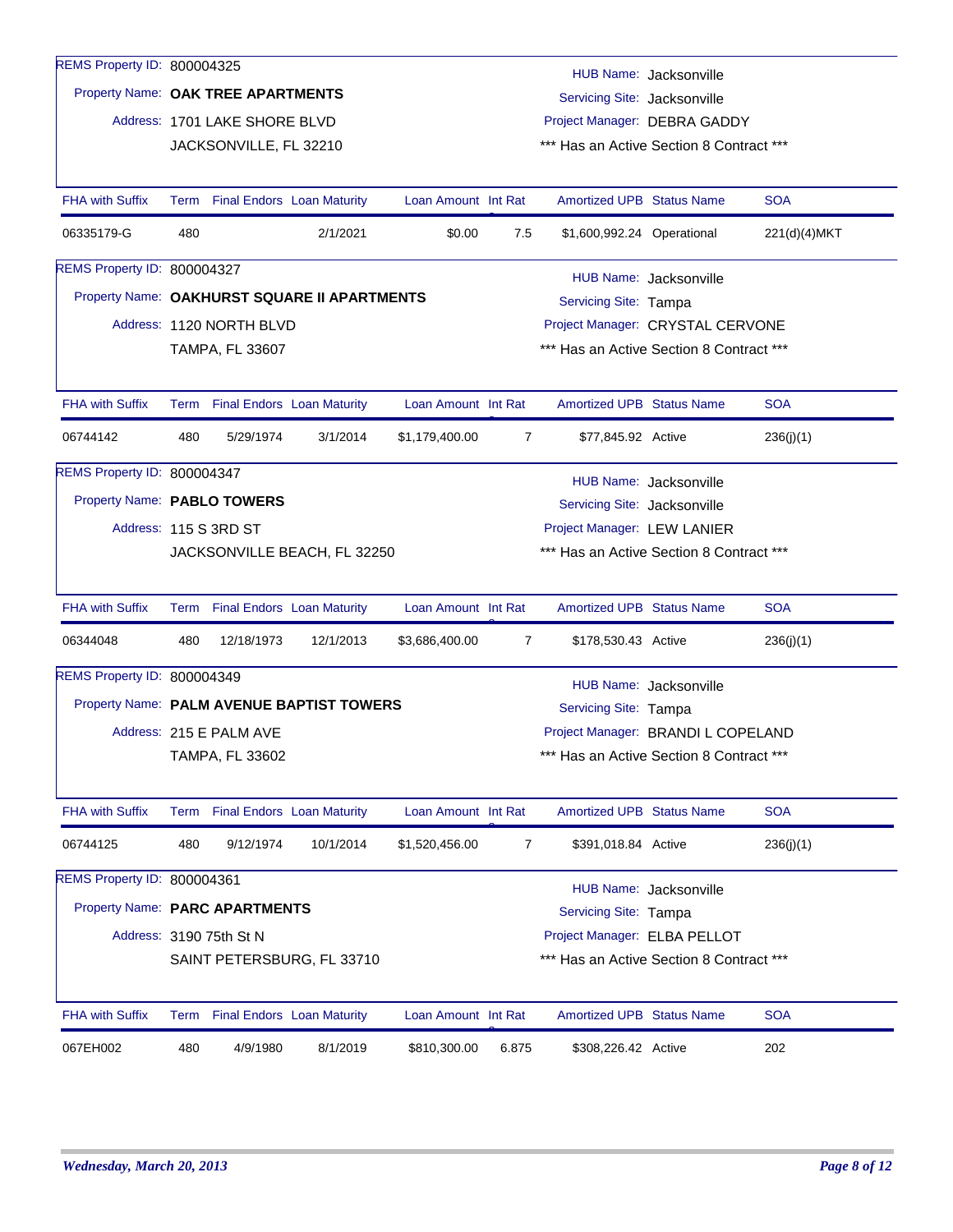| REMS Property ID: 800004385         |     |                                                                                   |                                                     |                     |                |                                          | HUB Name: Jacksonville   |                                                    |  |  |  |
|-------------------------------------|-----|-----------------------------------------------------------------------------------|-----------------------------------------------------|---------------------|----------------|------------------------------------------|--------------------------|----------------------------------------------------|--|--|--|
| Property Name: PINE WOODS VILLA     |     |                                                                                   |                                                     |                     |                | Servicing Site: Miami                    |                          |                                                    |  |  |  |
|                                     |     |                                                                                   |                                                     |                     |                | Project Manager: BRANDO AYLLON           |                          |                                                    |  |  |  |
|                                     |     | Address: 8420 SW 188th Ter<br>Miami, FL 33157                                     |                                                     |                     |                | *** Has an Active Section 8 Contract *** |                          |                                                    |  |  |  |
|                                     |     |                                                                                   |                                                     |                     |                |                                          |                          |                                                    |  |  |  |
| <b>FHA with Suffix</b>              |     | Term Final Endors Loan Maturity                                                   |                                                     | Loan Amount Int Rat |                | <b>Amortized UPB Status Name</b>         |                          | <b>SOA</b>                                         |  |  |  |
| 06644077                            | 480 |                                                                                   | 4/1/2014                                            | \$4,167,800.00      | $\overline{7}$ |                                          | \$369,661.68 Operational | 236(j)(1)                                          |  |  |  |
| REMS Property ID: 800003996         |     |                                                                                   |                                                     |                     |                |                                          | HUB Name: Jacksonville   |                                                    |  |  |  |
|                                     |     |                                                                                   | Property Name: Presbyterian Homes of Charlotte Inc. |                     |                | Servicing Site: Miami                    |                          |                                                    |  |  |  |
|                                     |     | Address: 2295 AARON ST                                                            |                                                     |                     |                | Project Manager: NORMAN LACHMAN          |                          |                                                    |  |  |  |
|                                     |     | PORT CHARLOTTE, FL 33952                                                          |                                                     |                     |                | *** Has an Active Section 8 Contract *** |                          |                                                    |  |  |  |
|                                     |     |                                                                                   |                                                     |                     |                |                                          |                          |                                                    |  |  |  |
| <b>FHA with Suffix</b>              |     | Term Final Endors Loan Maturity                                                   |                                                     | Loan Amount Int Rat |                | <b>Amortized UPB Status Name</b>         |                          | <b>SOA</b>                                         |  |  |  |
| 066EH010                            | 480 | 10/16/1979                                                                        | 7/1/2019                                            | \$2,621,100.00      | 6.875          | \$986,694.15 Active                      |                          | 202                                                |  |  |  |
| REMS Property ID: 800004393         |     |                                                                                   |                                                     |                     |                |                                          | HUB Name: Jacksonville   |                                                    |  |  |  |
|                                     |     | Property Name: PRESBYTERIAN HOMES OF PORT CHARLOTTE INC.<br>Servicing Site: Miami |                                                     |                     |                |                                          |                          |                                                    |  |  |  |
|                                     |     | Address: 2295 AARON ST<br>Project Manager: NORMAN LACHMAN                         |                                                     |                     |                |                                          |                          |                                                    |  |  |  |
|                                     |     | PORT CHARLOTTE, FL 33952                                                          |                                                     |                     |                |                                          |                          | *** Does NOT Have an Active Section 8 Contract *** |  |  |  |
|                                     |     |                                                                                   |                                                     |                     |                |                                          |                          |                                                    |  |  |  |
| <b>FHA with Suffix</b>              |     | Term Final Endors Loan Maturity                                                   |                                                     | Loan Amount Int Rat |                | <b>Amortized UPB Status Name</b>         |                          | <b>SOA</b>                                         |  |  |  |
| 06644033                            | 480 | 9/20/1973                                                                         | 4/1/2013                                            | \$1,732,800.00      | 7              |                                          | \$0.00 Active            | 236(j)(1)                                          |  |  |  |
| REMS Property ID: 800004394         |     |                                                                                   |                                                     |                     |                |                                          | HUB Name: Jacksonville   |                                                    |  |  |  |
| Property Name: PRESBYTERIAN TOWERS  |     |                                                                                   |                                                     |                     |                | Servicing Site: Tampa                    |                          |                                                    |  |  |  |
|                                     |     | Address: 430 BAY ST NE                                                            |                                                     |                     |                | Project Manager: CRYSTAL CERVONE         |                          |                                                    |  |  |  |
|                                     |     |                                                                                   | SAINT PETERSBURG, FL 33701                          |                     |                |                                          |                          | *** Does NOT Have an Active Section 8 Contract *** |  |  |  |
|                                     |     |                                                                                   |                                                     |                     |                |                                          |                          |                                                    |  |  |  |
| <b>FHA with Suffix</b>              |     | Term Final Endors Loan Maturity                                                   |                                                     | Loan Amount Int Rat |                | <b>Amortized UPB Status Name</b>         |                          | <b>SOA</b>                                         |  |  |  |
| 067SH026                            | 576 | 6/1/1968                                                                          | 12/1/2016                                           | \$2,751,000.00      | 3              | \$383,365.40 Active                      |                          | 202                                                |  |  |  |
| REMS Property ID: 800004414         |     |                                                                                   |                                                     |                     |                |                                          | HUB Name: Jacksonville   |                                                    |  |  |  |
| Property Name: ROBERT FORCUM TOWERS |     |                                                                                   |                                                     |                     |                | Servicing Site: Miami                    |                          |                                                    |  |  |  |
|                                     |     | Address: 220 W 74TH PL                                                            |                                                     |                     |                | Project Manager: PEGGY JOHANNSEN         |                          |                                                    |  |  |  |
|                                     |     | HIALEAH, FL 33014                                                                 |                                                     |                     |                | *** Has an Active Section 8 Contract *** |                          |                                                    |  |  |  |
|                                     |     |                                                                                   |                                                     |                     |                |                                          |                          |                                                    |  |  |  |
| <b>FHA with Suffix</b>              |     | Term Final Endors Loan Maturity                                                   |                                                     | Loan Amount Int Rat |                | <b>Amortized UPB Status Name</b>         |                          | <b>SOA</b>                                         |  |  |  |
| 066EH021                            | 480 | 6/8/1984                                                                          | 6/1/2021                                            | \$3,825,000.00      | 7.625          | \$1,871,307.20 Active                    |                          | 202                                                |  |  |  |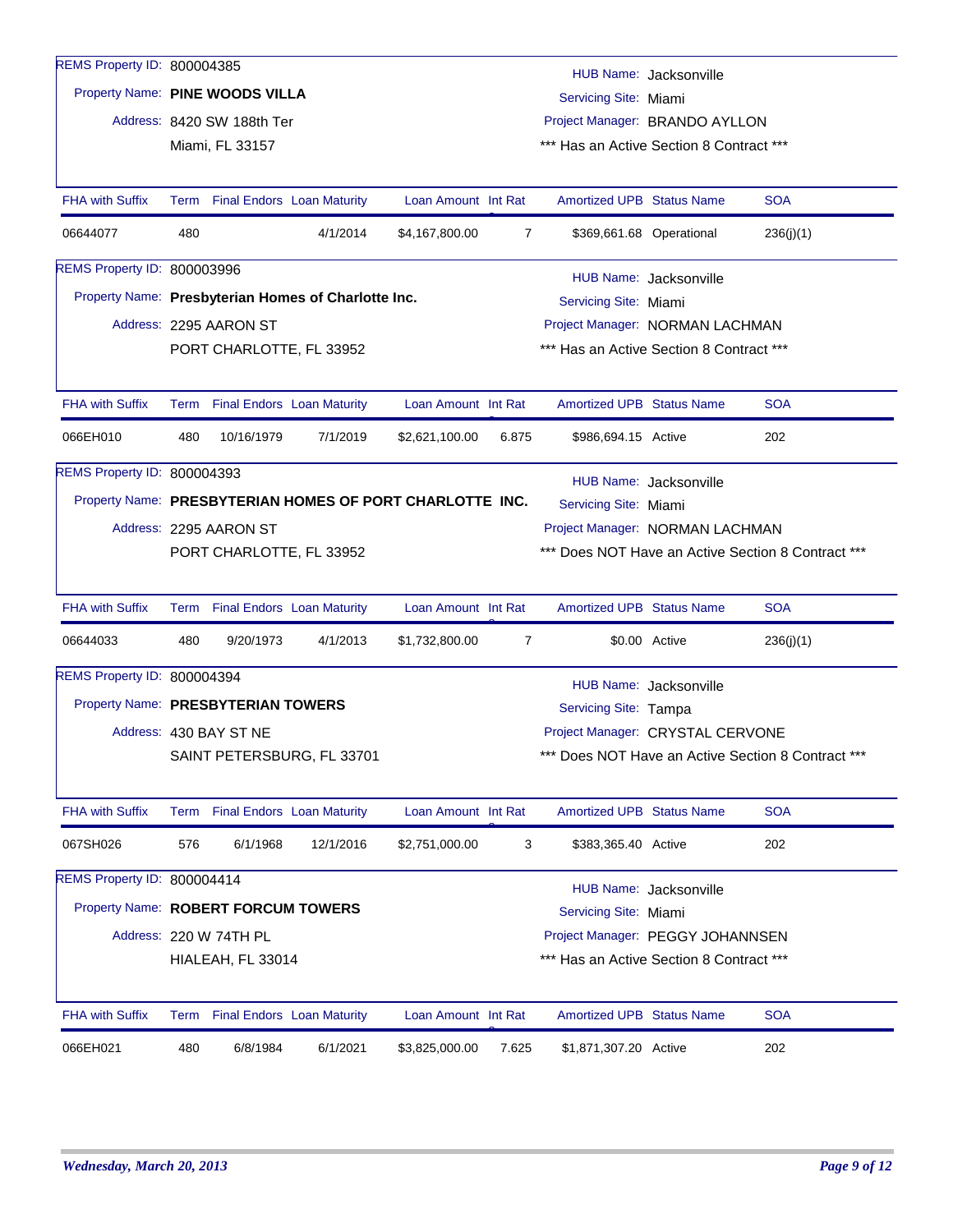| REMS Property ID: 800004456           |                                                               | HUB Name: Jacksonville                                                                  |           |                     |                |                                          |                        |                                                    |  |  |  |  |  |
|---------------------------------------|---------------------------------------------------------------|-----------------------------------------------------------------------------------------|-----------|---------------------|----------------|------------------------------------------|------------------------|----------------------------------------------------|--|--|--|--|--|
| Property Name: ST. ANDREW TOWERS      |                                                               |                                                                                         |           |                     |                | Servicing Site: Miami                    |                        |                                                    |  |  |  |  |  |
|                                       |                                                               | Address: 2700 NW 99TH AVE                                                               |           |                     |                | Project Manager: NORMAN LACHMAN          |                        |                                                    |  |  |  |  |  |
|                                       |                                                               | CORAL SPRINGS, FL 33065                                                                 |           |                     |                | *** Has an Active Section 8 Contract *** |                        |                                                    |  |  |  |  |  |
|                                       |                                                               |                                                                                         |           |                     |                |                                          |                        |                                                    |  |  |  |  |  |
| <b>FHA with Suffix</b>                |                                                               | Term Final Endors Loan Maturity                                                         |           | Loan Amount Int Rat |                | <b>Amortized UPB Status Name</b>         |                        | <b>SOA</b>                                         |  |  |  |  |  |
| 06644075                              | 476                                                           | 2/24/1975                                                                               | 10/1/2014 | \$6,856,600.00      | $\overline{7}$ | \$727,161.37 Active                      |                        | 236(j)(1)                                          |  |  |  |  |  |
| REMS Property ID: 800004455           |                                                               |                                                                                         |           |                     |                |                                          | HUB Name: Jacksonville |                                                    |  |  |  |  |  |
| Property Name: ST. ANDREW'S RESIDENCE |                                                               |                                                                                         |           |                     |                | Servicing Site: Miami                    |                        |                                                    |  |  |  |  |  |
|                                       |                                                               | Address: 208 FERN ST                                                                    |           |                     |                | Project Manager: BRANDO AYLLON           |                        |                                                    |  |  |  |  |  |
|                                       |                                                               |                                                                                         |           |                     |                |                                          |                        | *** Does NOT Have an Active Section 8 Contract *** |  |  |  |  |  |
|                                       |                                                               | WEST PALM BEACH, FL 33401                                                               |           |                     |                |                                          |                        |                                                    |  |  |  |  |  |
| <b>FHA with Suffix</b>                |                                                               | Term Final Endors Loan Maturity                                                         |           | Loan Amount Int Rat |                | <b>Amortized UPB Status Name</b>         |                        | <b>SOA</b>                                         |  |  |  |  |  |
| 066SH035                              | 600                                                           | 12/1/1970                                                                               | 10/1/2021 | \$2,267,943.51      | 3              | \$639,701.47 Active                      |                        | 202                                                |  |  |  |  |  |
| REMS Property ID: 800004459           |                                                               |                                                                                         |           |                     |                |                                          |                        |                                                    |  |  |  |  |  |
|                                       |                                                               | HUB Name: Jacksonville<br>Property Name: ST. ELIZABETH GARDENS<br>Servicing Site: Miami |           |                     |                |                                          |                        |                                                    |  |  |  |  |  |
|                                       |                                                               | Address: 801 NE 33RD ST<br>Project Manager: NORMAN LACHMAN                              |           |                     |                |                                          |                        |                                                    |  |  |  |  |  |
|                                       |                                                               | *** Has an Active Section 8 Contract ***<br>POMPANO BEACH, FL 33064                     |           |                     |                |                                          |                        |                                                    |  |  |  |  |  |
|                                       |                                                               |                                                                                         |           |                     |                |                                          |                        |                                                    |  |  |  |  |  |
| <b>FHA with Suffix</b>                |                                                               | Term Final Endors Loan Maturity                                                         |           | Loan Amount Int Rat |                | <b>Amortized UPB Status Name</b>         |                        | <b>SOA</b>                                         |  |  |  |  |  |
| 066SH031                              | 600                                                           | 8/1/1968                                                                                | 11/1/2020 | \$1,868,000.00      | 3              | \$498,680.11 Active                      |                        | 202                                                |  |  |  |  |  |
| REMS Property ID: 800004451           |                                                               |                                                                                         |           |                     |                |                                          | HUB Name: Jacksonville |                                                    |  |  |  |  |  |
| Property Name: ST. JAMES RESIDENCES   |                                                               |                                                                                         |           |                     |                | Servicing Site: Miami                    |                        |                                                    |  |  |  |  |  |
|                                       |                                                               | Address: 400 SOUTH OLIVE AVENUE                                                         |           |                     |                | Project Manager: BRANDO AYLLON           |                        |                                                    |  |  |  |  |  |
|                                       |                                                               | WEST PALM BEACH, FL 33401                                                               |           |                     |                | *** Has an Active Section 8 Contract *** |                        |                                                    |  |  |  |  |  |
|                                       |                                                               |                                                                                         |           |                     |                |                                          |                        |                                                    |  |  |  |  |  |
| <b>FHA with Suffix</b>                |                                                               | Term Final Endors Loan Maturity                                                         |           | Loan Amount Int Rat |                | <b>Amortized UPB Status Name</b>         |                        | <b>SOA</b>                                         |  |  |  |  |  |
| 066EH050                              | 480                                                           | 8/12/1982                                                                               | 12/1/2021 | \$5,631,800.00      | 7.625          | \$2,873,075.27 Active                    |                        | 202                                                |  |  |  |  |  |
| REMS Property ID: 800004479           |                                                               |                                                                                         |           |                     |                |                                          | HUB Name: Jacksonville |                                                    |  |  |  |  |  |
|                                       | Property Name: Sunshine Villas Annex<br>Servicing Site: Miami |                                                                                         |           |                     |                |                                          |                        |                                                    |  |  |  |  |  |
|                                       |                                                               | Address: 1291 BROAD ST W                                                                |           |                     |                | Project Manager: NORMAN LACHMAN          |                        |                                                    |  |  |  |  |  |
|                                       |                                                               | LEHIGH ACRES, FL 33936                                                                  |           |                     |                | *** Has an Active Section 8 Contract *** |                        |                                                    |  |  |  |  |  |
|                                       |                                                               |                                                                                         |           |                     |                |                                          |                        |                                                    |  |  |  |  |  |
| <b>FHA with Suffix</b>                |                                                               | Term Final Endors Loan Maturity                                                         |           | Loan Amount Int Rat |                | Amortized UPB Status Name                |                        | <b>SOA</b>                                         |  |  |  |  |  |
| 066SH019                              | 576                                                           | 11/1/1967                                                                               | 1/1/2017  | \$1,869,000.00      | 3              | \$268,458.55 Active                      |                        | 202                                                |  |  |  |  |  |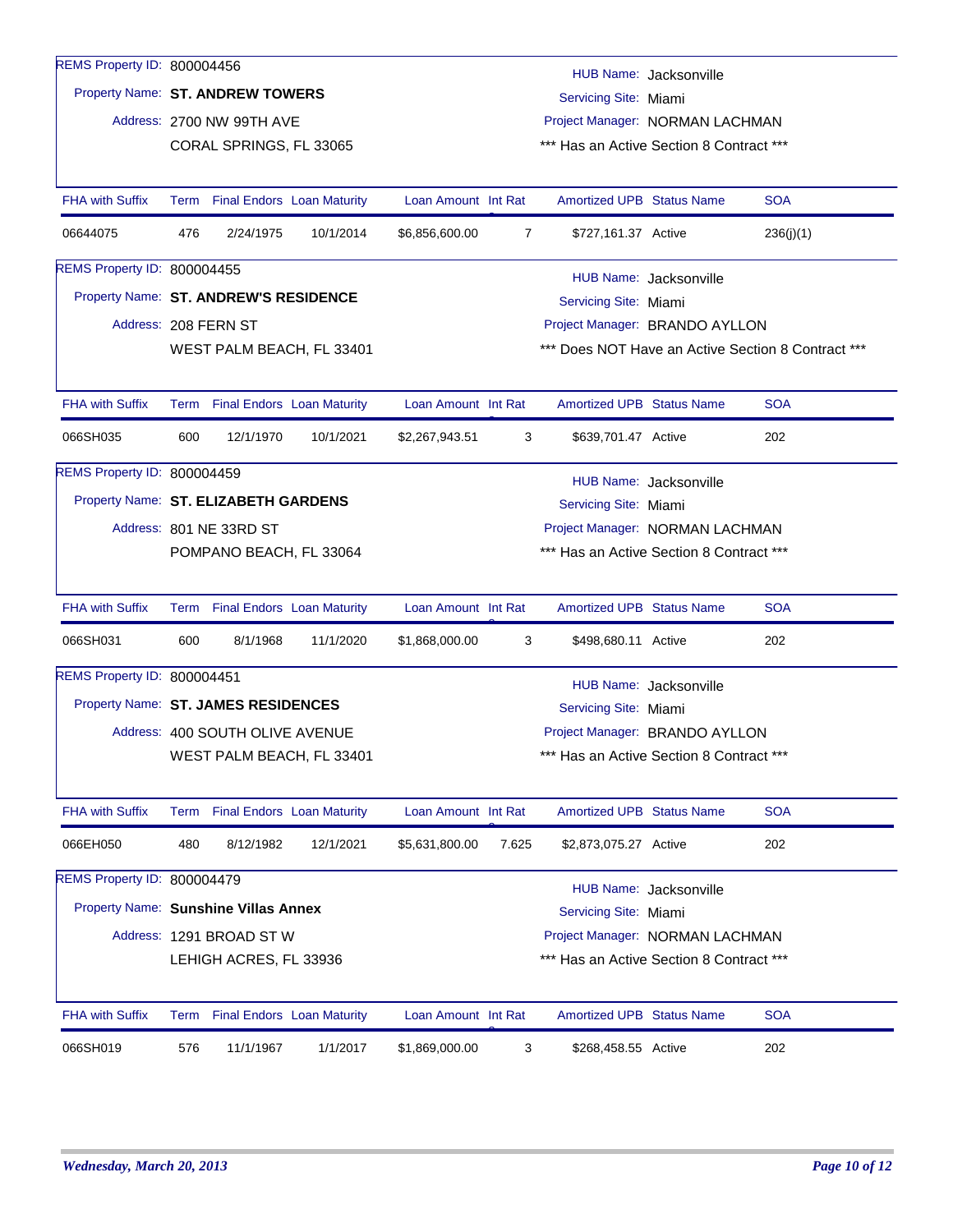| REMS Property ID: 800004488        |                                                                 |                                                                                       |                                            |                     |                |                                          | HUB Name: Jacksonville |                                                    |  |  |  |
|------------------------------------|-----------------------------------------------------------------|---------------------------------------------------------------------------------------|--------------------------------------------|---------------------|----------------|------------------------------------------|------------------------|----------------------------------------------------|--|--|--|
| Property Name: TAMPA BAPTIST MANOR |                                                                 |                                                                                       |                                            |                     |                | Servicing Site: Tampa                    |                        |                                                    |  |  |  |
|                                    |                                                                 | Address: 215 W GRAND CENTRAL AVE                                                      |                                            |                     |                | Project Manager: BRANDI L COPELAND       |                        |                                                    |  |  |  |
|                                    |                                                                 | TAMPA, FL 33606                                                                       |                                            |                     |                |                                          |                        | *** Does NOT Have an Active Section 8 Contract *** |  |  |  |
|                                    |                                                                 |                                                                                       |                                            |                     |                |                                          |                        |                                                    |  |  |  |
| <b>FHA with Suffix</b>             |                                                                 | Term Final Endors Loan Maturity                                                       |                                            | Loan Amount Int Rat |                | <b>Amortized UPB Status Name</b>         |                        | <b>SOA</b>                                         |  |  |  |
| 06744818                           | 480                                                             | 11/9/1973                                                                             | 8/1/2013                                   | \$4,265,700.00      | $\overline{7}$ | \$104,489.38 Active                      |                        | 236(j)(1)/202                                      |  |  |  |
| REMS Property ID: 800004494        |                                                                 |                                                                                       |                                            |                     |                |                                          | HUB Name: Jacksonville |                                                    |  |  |  |
|                                    |                                                                 |                                                                                       | Property Name: TAMPA PREBYTERIAN COMMUNITY |                     |                | Servicing Site: Tampa                    |                        |                                                    |  |  |  |
|                                    |                                                                 | Address: 2909 W BARCELONA ST                                                          |                                            |                     |                | Project Manager: CRYSTAL CERVONE         |                        |                                                    |  |  |  |
|                                    |                                                                 | TAMPA, FL 33629                                                                       |                                            |                     |                |                                          |                        | *** Does NOT Have an Active Section 8 Contract *** |  |  |  |
|                                    |                                                                 |                                                                                       |                                            |                     |                |                                          |                        |                                                    |  |  |  |
| <b>FHA with Suffix</b>             |                                                                 | Term Final Endors Loan Maturity                                                       |                                            | Loan Amount Int Rat |                | <b>Amortized UPB Status Name</b>         |                        | <b>SOA</b>                                         |  |  |  |
| 067SH032                           | 600                                                             | 1/1/1969                                                                              | 5/1/2020                                   | \$2,715,000.00      | 3              | \$675,703.98 Active                      |                        | 202                                                |  |  |  |
| REMS Property ID: 800004505        |                                                                 |                                                                                       |                                            |                     |                |                                          |                        |                                                    |  |  |  |
|                                    |                                                                 | HUB Name: Jacksonville<br>Property Name: THE MOORINGS<br>Servicing Site: Jacksonville |                                            |                     |                |                                          |                        |                                                    |  |  |  |
|                                    |                                                                 | Address: 8491 OLD SPANISH TRAIL ROAD<br>Project Manager: RACHEL A PARSHALL            |                                            |                     |                |                                          |                        |                                                    |  |  |  |
|                                    | *** Has an Active Section 8 Contract ***<br>PENSACOLA, FL 32514 |                                                                                       |                                            |                     |                |                                          |                        |                                                    |  |  |  |
|                                    |                                                                 |                                                                                       |                                            |                     |                |                                          |                        |                                                    |  |  |  |
| <b>FHA with Suffix</b>             |                                                                 | Term Final Endors Loan Maturity                                                       |                                            | Loan Amount Int Rat |                | <b>Amortized UPB Status Name</b>         |                        | <b>SOA</b>                                         |  |  |  |
| 06344028                           | 480                                                             | 5/15/1974                                                                             | 2/1/2014                                   | \$2,194,600.00      | $\overline{7}$ | \$132,081.08 Active                      |                        | 236(j)(1)                                          |  |  |  |
| REMS Property ID: 800004519        |                                                                 |                                                                                       |                                            |                     |                |                                          | HUB Name: Jacksonville |                                                    |  |  |  |
| Property Name: TRINITY TOWERS EAST |                                                                 |                                                                                       |                                            |                     |                | Servicing Site: Jacksonville             |                        |                                                    |  |  |  |
|                                    |                                                                 | Address: 700 E STRAWBRIDGE AVE                                                        |                                            |                     |                | Project Manager: LEW LANIER              |                        |                                                    |  |  |  |
|                                    |                                                                 | MELBOURNE, FL 32901                                                                   |                                            |                     |                | *** Has an Active Section 8 Contract *** |                        |                                                    |  |  |  |
|                                    |                                                                 |                                                                                       |                                            |                     |                |                                          |                        |                                                    |  |  |  |
| <b>FHA with Suffix</b>             |                                                                 | Term Final Endors Loan Maturity                                                       |                                            | Loan Amount Int Rat |                | <b>Amortized UPB Status Name</b>         |                        | <b>SOA</b>                                         |  |  |  |
| 067SH034                           | 600                                                             | 4/1/1969                                                                              | 1/1/2021                                   | \$1,980,000.00      | 3              | \$533,470.22 Active                      |                        | 202                                                |  |  |  |
| REMS Property ID: 800004535        |                                                                 |                                                                                       |                                            |                     |                |                                          | HUB Name: Jacksonville |                                                    |  |  |  |
| Property Name: UTD TOWERS          |                                                                 |                                                                                       |                                            |                     |                | Servicing Site: Miami                    |                        |                                                    |  |  |  |
|                                    |                                                                 | Address: 1809 BRICKELL AVENUE                                                         |                                            |                     |                | Project Manager: CAROL A STEFFEN         |                        |                                                    |  |  |  |
|                                    |                                                                 | MIAMI, FL 33129                                                                       |                                            |                     |                |                                          |                        | *** Does NOT Have an Active Section 8 Contract *** |  |  |  |
|                                    |                                                                 |                                                                                       |                                            |                     |                |                                          |                        |                                                    |  |  |  |
| <b>FHA with Suffix</b>             |                                                                 | Term Final Endors Loan Maturity                                                       |                                            | Loan Amount Int Rat |                | <b>Amortized UPB Status Name</b>         |                        | <b>SOA</b>                                         |  |  |  |
| 066SH018                           | 600                                                             | 8/1/1967                                                                              | 9/1/2019                                   | \$3,277,000.00      | 3              | \$746,880.30 Active                      |                        | 202                                                |  |  |  |